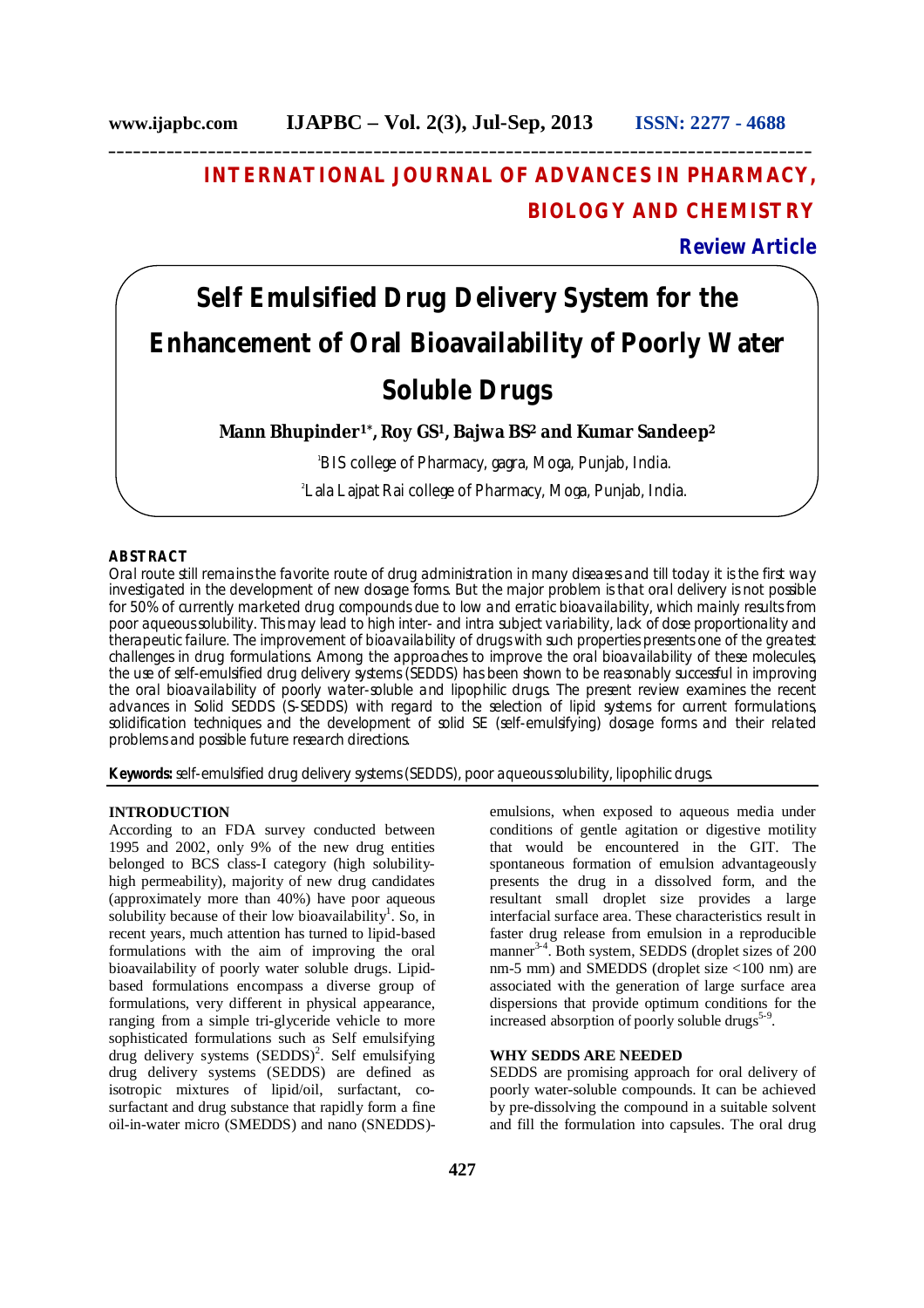delivery of hydrophobic drugs can be made possible by SEDDS. The main benefit of this approach is that pre-dissolving the compound overcomes the initial rate limiting step of particulate dissolution in the aqueous environment within the GI tract. However, a potential problem is that the drug may precipitate out of solution when the formulation disperses in the GI tract, particularly if a hydrophilic solvent is used (e.g. polyethylene glycol). If the drug can be dissolved in a lipid vehicle there is less potential for precipitation on dilution in the GI tract, as partitioning kinetics will favor the drug remaining in the lipid droplets<sup>10</sup>.

#### **POTENTIAL ADVANTAGES OF SELF EMULSIFING DRUG DELIVERY SYSTEM<sup>11</sup>**

- 1. Enhanced oral bioavailability enabling reduction in dose.
- 2. More consistent temporal profiles of drug absorption.
- 3. Selective targeting of drug(s) toward specific absorption window in GIT.
- 4. Protection of drug(s) from the hostile environment in gut.
- 5. Control of delivery profiles.
- 6. Reduced variability including food effects.
- 7. Protective of sensitive drug substances.
- 8. High drug payloads.
- 9. Liquid or solid dosage forms.

#### **ADVANTAGES OF SEDDS OVER CONVENTIONAL DRUG DELIVERY SYSTEM (DDS)<sup>11</sup>**

- 1. Upon mild agitation followed by dilution in aqueous media, such as gastrointestinal (GI) fluids, these system can form fine oil in water (o/w) emulsion or microemulsion (S(M)EDDS).Fine oil droplets would pass rapidly wide distribution of the drug throught the stomach and promote wide distribution of the drug throughout the GI tract, thereby minimizing the irritation frequently encountered during extended contact between bulk drug substance and the gut wall.
- 2. Emulsion are sensitive and metastable dispersed forms while S(M)EDDS are physically stable formulation those are easy to manufacture.
- 3. As compared with oily solutions, they provide a large interfacial area for partitioning of the drug between oil and water.

#### **COMPOSITION OF SEDDS AND SMEDDS Surfactant**

The choice of surfactants is limited as very few surfactants are orally acceptable. Non-ionic surfactants with high HLB value are used in

formulation of SMEDDS including: Ethoxylated polyglycolysed glyceride, Tween 80, LABRFAC CM1O-a mixture of saturated compounds containing 8 carbon polyglycolysed glycosides and other long chain alkyl sulfonate sulfate surfactants, such as sodium dodecyl benzene sulfonate, sodium lauryl sulfate and dialkyl sulfo succinate and quaternary ammonium salts, fatty alcohols such as lauryl, cetyl and stearyl, glyceryl esters, fatty acid esters and polyoxyethylene derivatives are also, employed. Emulsifiers derived from natural sources are expected to be safer than synthetic ones and are recommended for SMEDDS use despite their limited ability to selfemulsify. Non-ionic surfactants are known to be less toxic compared to ionic surface-active agents. The high HLB and subsequent hydrophilicity of surfactants is necessary for the immediate formation of o/w droplets and /or rapid spreading of the formulation in the aqueous environment, providing<br>a good dispersing/self-micro emulsifying a good dispersing/self-micro emulsifying performance 12

#### **Oils**

Modified or hydrolyzed vegetable oils have contributed widely to the success of SEDDS owing to their formulation and physiological advantages. Novel semi-synthetic medium-chain triglyceride oils have surfactant properties and are widely replacing the regular medium- chain triglyceride . Long-chain triglyceride and mediumchain triglyceride oils with different degrees of saturation are also valuable in designing of SEDDS.<sup>13</sup>

#### **Co-surfactant**

In SMEDDS, generally co-surfactant of HLB value (10-14) is used. Hydrophilic co-surfactant preferably alcohols of intermediate chain length such as hexanol, pentanol and octanol which are known to reduce the oil water interface and allow the spontaneous formulation of micro emulsion are used in formulation of SMEDDS.<sup>13</sup>

#### **Cosolvents**

Cosolvents may help to dissolve large amounts of hydrophilic surfactants or the hydrophobic drug in the lipid base which are as follows diethylene glycol, monoethyl ether (transcutol), propylene glycol, polyethylene glycol, polyoxyethylene, propylene carbonate, Etc

#### **Consistency builder**

Materials such as tragacanth, cetyl alcohol, stearic acids and /or beeswax are added to alter the consistency of emulsion. 14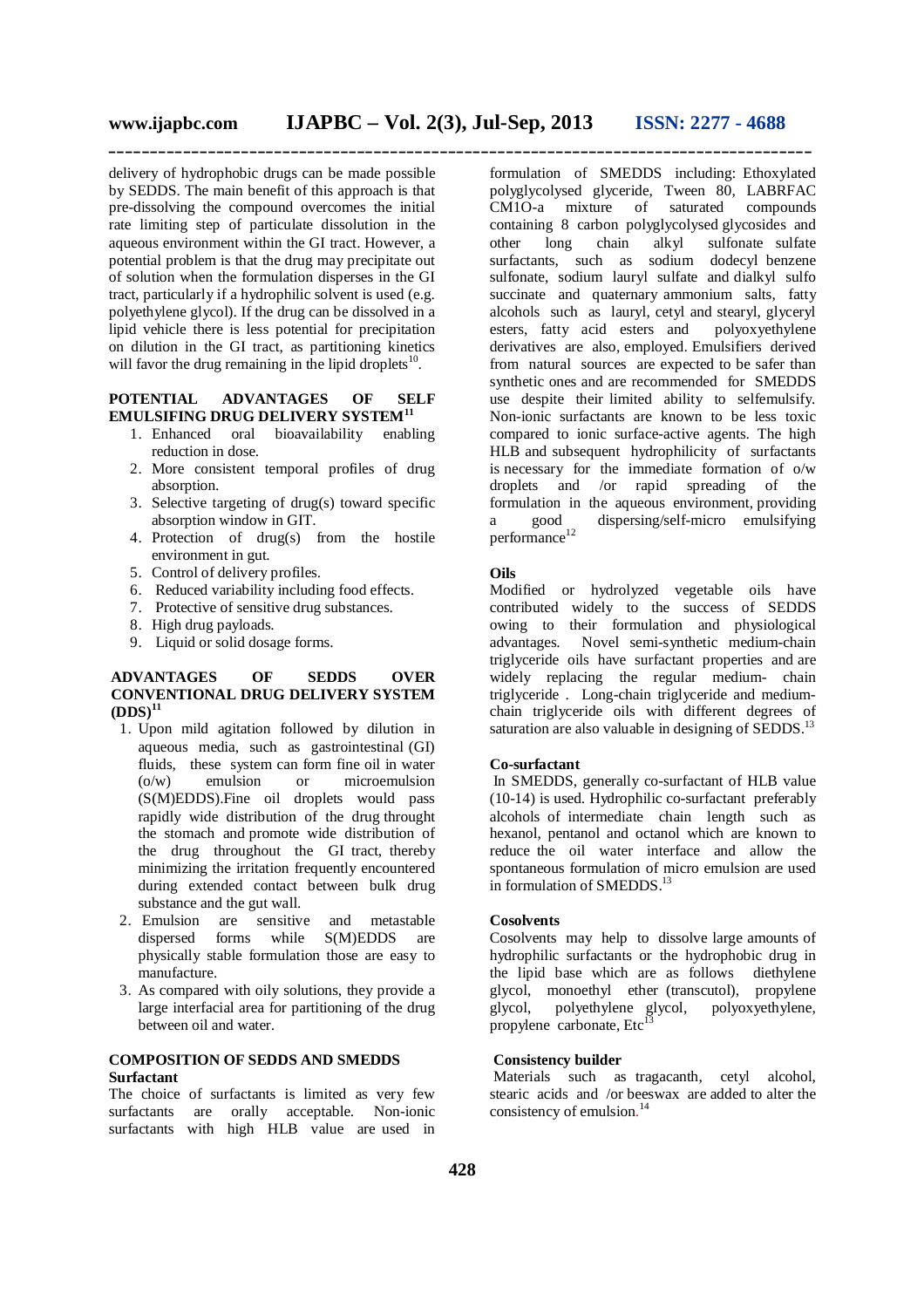|  | Table 1 : Examples of oils, surfactant, co-surfactant and co-solvent used <sup>15</sup> |  |  |
|--|-----------------------------------------------------------------------------------------|--|--|
|--|-----------------------------------------------------------------------------------------|--|--|

| Oils            | Surfactant                               | Co-surfactant/Co-solvent |
|-----------------|------------------------------------------|--------------------------|
| Cotton seed oil | Polysorbate 20 Tween 20                  | Span 20                  |
| Soybean oil     | Polysorbate 80 Tween 80                  | Span 80                  |
| Corn oil        | D-alpha Tocopheryl glycol 1000 succinate | Capryol 90               |
| Sunflower oil   | Polyoxy-35-castor oil [ Cremophor RH40 ] | Lauroglycol              |
| Castor oil      | Polyoxy-40-hydrogenated castor oil       | Transcutol               |
| Sesame oil      | Labrasol                                 | Capmul                   |
| Peanut oil      | Ethanol                                  |                          |
| Labrafac        | polypylene glycol                        |                          |
| Labrafil        | polypylene glycol                        |                          |

**Table 2: Some Patented formulation of SEDDS and SMEDDS<sup>16</sup>**

| <b>U.S.Patent No</b> | Date           | Active      | <b>Information</b><br>Ingredient                                                |  |  |
|----------------------|----------------|-------------|---------------------------------------------------------------------------------|--|--|
| 7,749,540            | july 6,2010    | Modafinil   | composition of<br>modafinil<br>particle-forming<br>Compound and aqueous         |  |  |
|                      |                |             | composition of Particles comprise a modafinil compound Are disclosed            |  |  |
|                      |                |             | method<br>with<br>their<br>along<br>of                                          |  |  |
|                      |                |             | Prepration, uses and treatment of diseases.                                     |  |  |
| 7,736,666            | june 15,2010   | Naproxan    | The present invention claims and disclose a pharmaceutical composition          |  |  |
|                      |                |             | suitable for oral administration, in form of emulsion pre-concentrate,          |  |  |
|                      |                |             | comprising a compound of formula one or more surfactant, optionally an oil      |  |  |
|                      |                |             | or semi-solid fat, said composition forming an in-situ oil-in-water emulsion    |  |  |
|                      |                |             | Upon contact with aqueous media such as Gastrointestinal fluid.                 |  |  |
| 6,652,865            | November       | simvastatin | A pharmaceutical composition of oral use is disclosed. The carrier include :    |  |  |
|                      | 25,2003        |             | therapeutically effective amount of active principle; a lipophilic phase, which |  |  |
|                      |                |             | is a mixture of glycerol. A method of decreasing the effect of intestinal       |  |  |
|                      |                |             | metabolism on a drug using the composition is also disclosed.                   |  |  |
| 6,555,558            | April 29, 2003 | pyranone    | A microemulsion of pyranone protease inhibitors compound that is                |  |  |
|                      |                | Protease    | substantially free of alcohol and propylene glycol comprising a pyranone        |  |  |
|                      |                | Inhibitors  | protease inhibitors, one or more pharmaceutically acceptable surfactant,        |  |  |
|                      |                |             | polyethylene glycol, di-glycerieds and optionally are basic amine.              |  |  |
|                      |                |             |                                                                                 |  |  |

#### **MECHANISM OF SELF-EMUSLIFICATION**

The process by which self-emulsification takes place is not yet well understood. However, according to Reiss, self-emulsification occurs when the entropy change that favours dispersion is greater than the energy required to increase the surface area of the dispersion. In addition, the free energy of a conventional emulsion formation is a direct function of the energy required to create a new surface between the two phases and can be described by equation.

$$
\Delta G = \sum N_i \pi r_i^2 \sigma
$$

Where, **G** is the free energy associated with the process (ignoring the free energy of mixing), **N** is the number of droplets of radius **r**, and **s** represents the interfacial energy. With time, the two phases of the emulsion will tend to separate, in order to reduce the interfacial area, and subsequently, the free energy of the systems. Therefore, the emulsions resulting from aqueous dilution are stabilized by conventional emulsifying agents, which form a monolayer around the emulsion droplets, and hence, reduce the interfacial energy, as well as providing a barrier to coalescence. Emulsification requiring very little input energy involves destabilization through contraction of local interfacial regions. For emulsification to occur, it is necessary for the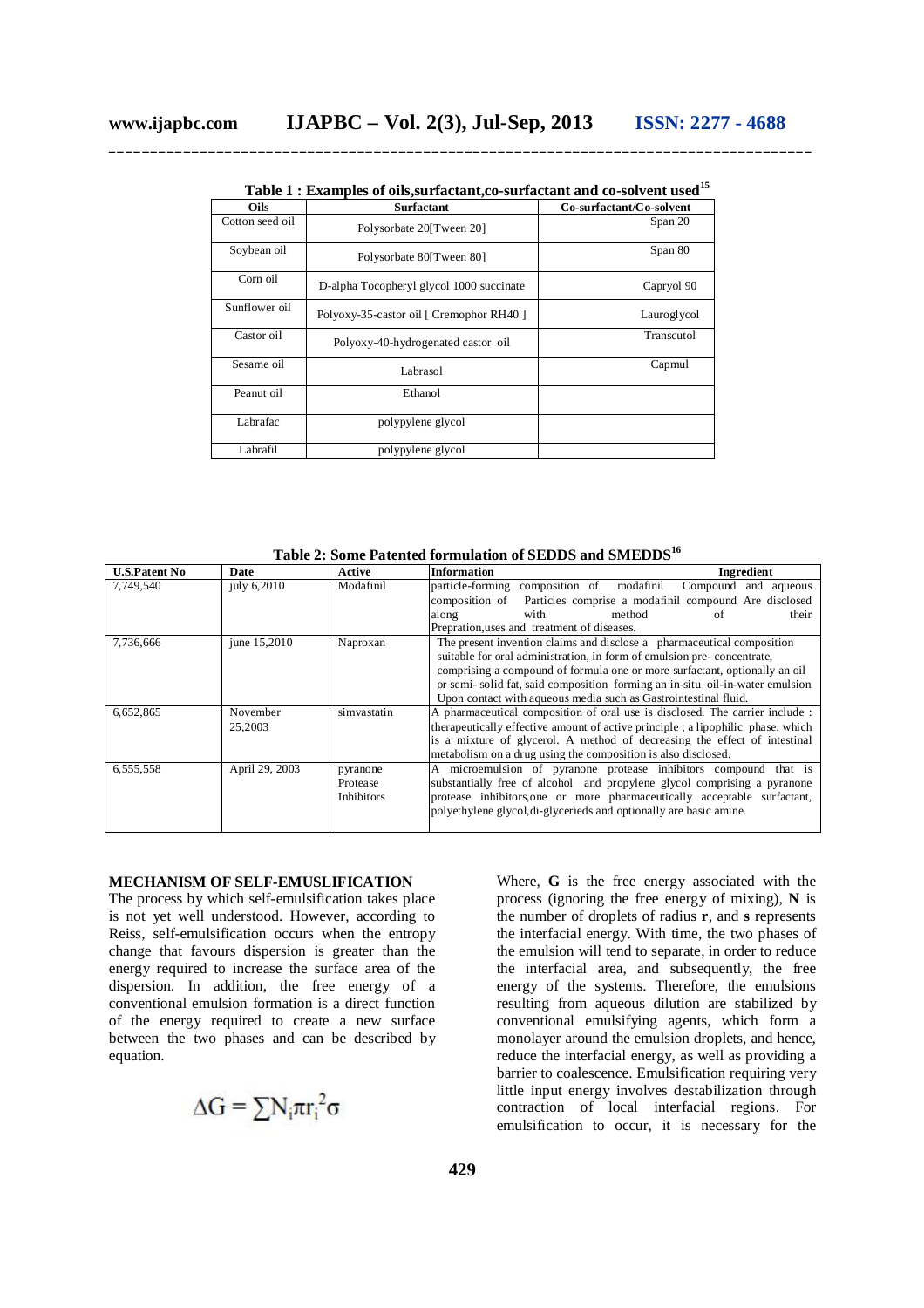interfacial structure to have no resistance to surface shearing. In the case of self-emulsifying systems, the free energy required to form the emulsion is either very low and positive, or negative (then, the emulsification process occurs spontaneously) $17$ .



**Fig. 1: Fate of SEDDS and SMEDDS following oral administration and mechanisms proposed for bioavailability enhancement of drug<sup>18</sup>**



**Fig. 2: Intestinal pre-absorptive processes<sup>18</sup>**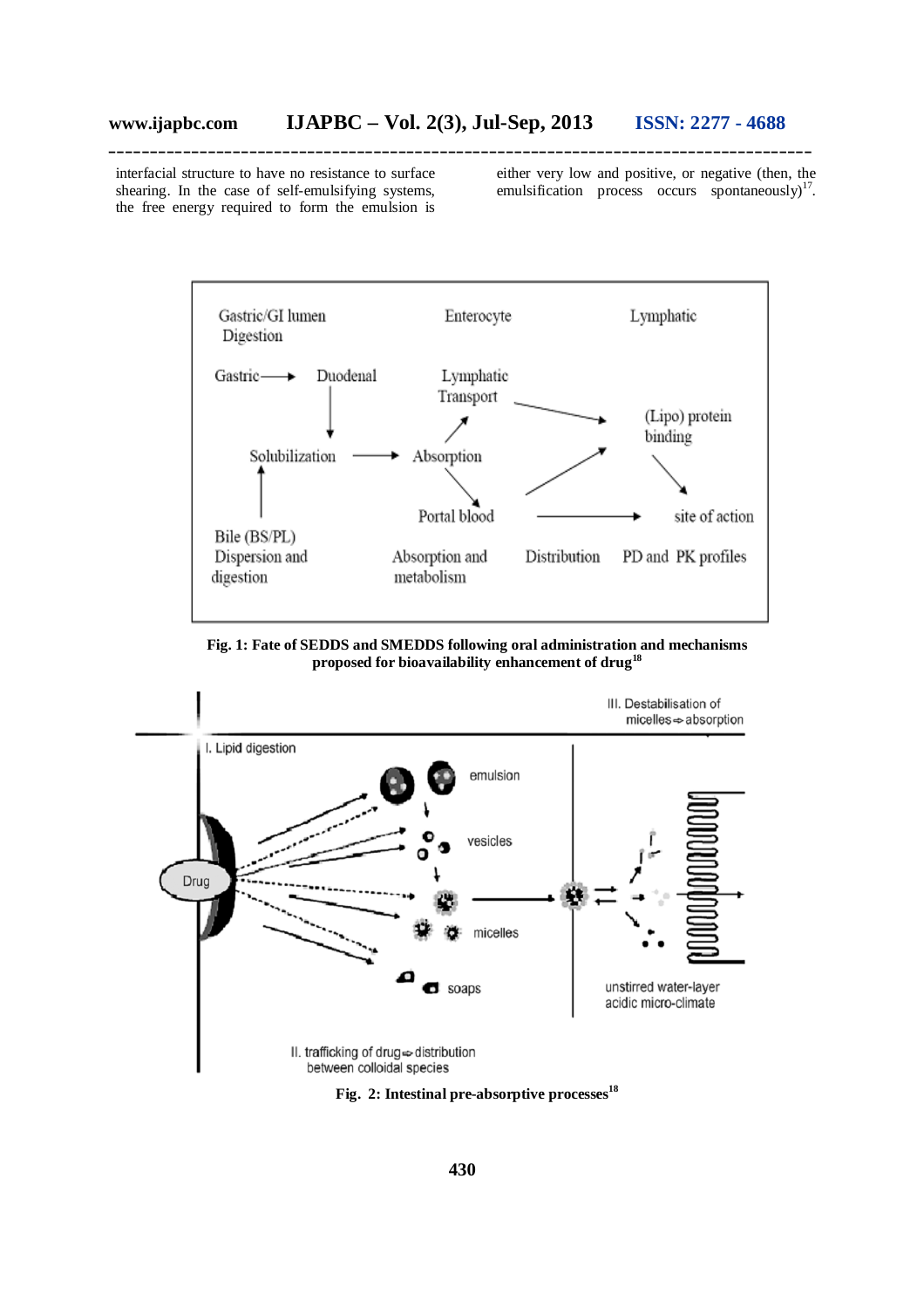

**Fig. 3: Distribution of drug solubilized in an emulsion<sup>18</sup>**

#### **EVALUATION OF SEDDS**

**1) Thermodynamic stability studies<br>
<b>Heating** cooling cycle: Six cycles between **Heating cooling cycle:** refrigerator temperature (4°C) and 45°C with storage at each temperature of not less than 48 h is studied. Those formulations, which are stable at these temperatures, are subjected to centrifugation test.

**Centrifugation:** Passed formulations are centrifuged thaw cycles between 21°C and 25°C with storage at each temperature for not less than 48 h is done at 3500 rpm for 30 min. Those formulations that does not show any phase separation are taken for the freeze thaw stress test<sup>19</sup>.

#### **2) Dispersibility test**

The efficiency of self-emulsification of oral nano or microemulsion is assessed using a standard USP dissolution apparatus 2. One milliliter of each formulation is added to 500 ml of water at 37  $\pm$ 0.5°C. A standard stainless steel dissolution paddle rotating at 50 rpm provides gentle agitation. The in vitro performance of the formulations is visually assessed using the following grading system:

**Grade A:** Rapidly forming (within 1 min) nanoemulsion, having a clear or bluish appearance.

**Grade B:** Rapidly forming, slightly less clear emulsion, having a bluish white appearance.

**Grade C:** Fine milky emulsion that formed within 2 min.

**Grade D:** Dull, grayish white emulsion having slightly oily appearance that is slow to emulsify (longer than 2 min).

**Grade E:** Formulation, exhibiting either poor or minimal emulsification with large oil globules present on the surface.

Grade A and Grade B formulation will remain as nanoemulsion when dispersed in GIT. While formulation falling in Grade C could be recommend for SEDDS formulation<sup>19</sup>.

#### **3) Viscosity Determination**

The rheological properties of the micro emulsionare<br>evaluated by Brookfield viscometer. evaluated by Brookfield viscometer. Thisviscosities determination conform whether thesystem is w/o or o/w. If system has low viscositythen it is o/w type of the system and if highviscosities then it are w/o type of the system<sup>19</sup>.

#### **4) Turbidimetric Evaluation**

Nepheloturbidimetric evaluation is done to monitor the growth of emulsification. Fixed quantity of Selfemulsifying system is added to fixed quantity of suitable medium (0.1N hydrochloric acid) under continuous stirring (50 rpm) on magnetic plate at ambient temperature, and the increase in turbidity is measured using a turbidimeter $^{20}$ .

#### **5) Droplet Size Analysis Particle Size**

Measurements The droplet size of the emulsions is determined by photon correlation spectroscopy using a Zetasizer able to measure sizes between 10 and  $5000 \text{ nm}^{20}$ .

#### **6) Refractive Index and Percent Transmittance**

Refractive index and percent transmittance proved the transparency of formulation. The percent transmittance of the system is measured at particular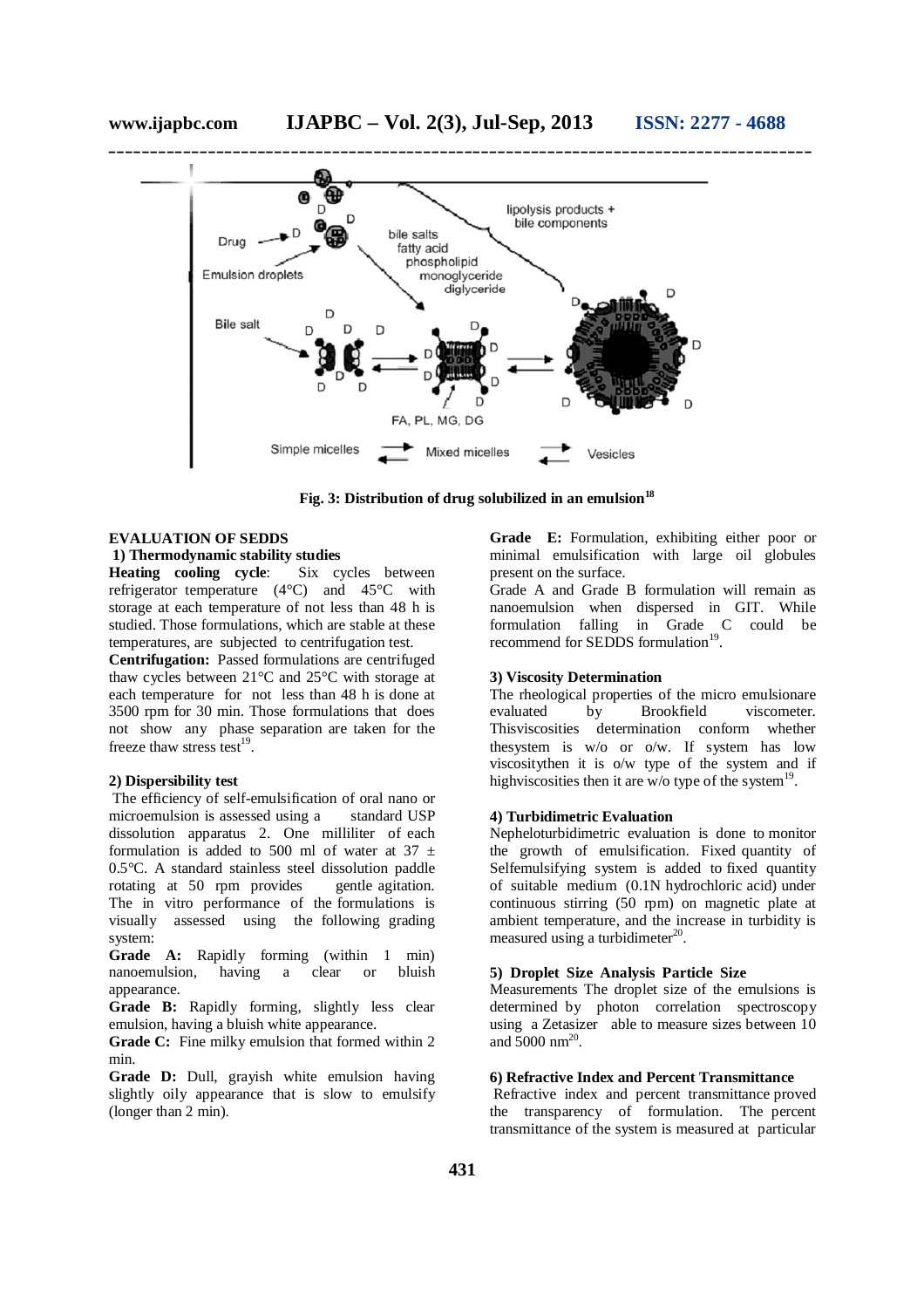wavelength using UV-spectrophotometer keeping distilled water as  $blank^{21}$ 

#### **7) Drug content**

Drug from pre-weighed SEDDS is extracted by dissolving in suitable solvent. Drug content in the solvent extract is analyzed by suitable analytical method against the standard solvent solution of  $d$ rug<sup>21</sup>.

**SOLIDIFICATION TECHNIQUES FOR TRANSFORMING LIOUID/SEMISOLID** LIQUID/SEMISOLID **SMEDDS TO S-SMEDDS:** Various solidification techniques are as listed below;

#### **1) Capsule filling with liquid and semisolid selfemulsifying formulations:**

Capsule filling is the simplest and the most common technology for the encapsulation of liquid or semisolid SE formulations for the oral route. For semisolid formulations, it is a four-step process: (i) heating of the semisolid excipient to at least 20˚C above its melting point; (ii) incorporation of the activesubstances (with stirring); (iii) capsule filling with the molten mixture and (iv) cooling to room temperature. For liquid formulations, it involves a two-step process: filling of theformulation into the capsules followed by sealing of the body and cap of the capsule,either by banding or by micro spray sealing. The advantages of capsule filling are simplicity of manufacturing; suitability for low-dose highly potent drugs and high drug loading potential (up to 50% (w/w)).  $^{22}$ 

#### **2) Spray drying**

Essentially, this technique involves the preparation of a formulation by mixing lipids, surfactants, drug, solid carriers, and solubilization of the mixture before spray drying. The solubilized liquid formulation is then atomized into a spray of droplets. The droplets are introduced into a drying chamber, where the volatile phase (e.g. the water contained in

an emulsion) evaporates, forming dry particles under controlled temperature and airflow conditions. Such particles can be further prepared into tablets or capsules. The atomizer, the

temperature, the most suitable airflow pattern and the drying chamber design are selected according to the drying characteristics of the product and powder specification.<sup>22</sup>

#### **3) Melt granulation**

Melt granulation is a process in which powder agglomeration is obtained through the addition of a binder that melts or softens at relatively low temperatures. As a 'one-step' operation, melt granulation offers several advantages compared with conventional wet granulation, since the liquid addition and the subsequent drying phase are omitted. Moreover, it is also a good alternative to the use of solvent.<sup>22</sup>

#### **4) Adsorption to solid carriers**

Free flowing powders may be obtained from liquid SE formulations by adsorption to solid carriers. The adsorption process is simple and just involves addition of the liquid formulation onto carriers by mixing in a blender. The resulting powder may then be filled directly into capsules or, alternatively, mixed with suitable excipients before compression into tablets. A significant benefit of the adsorption technique is good content uniformity. SEDDS/SMEDDS can be adsorbed at high levels (up to 70% (w/w)) onto suitable carrier<sup>23</sup>

#### **5) Melt extrusion/extrusion spheronization:**

Melt extrusion is a solvent-free process that allows high drug loading (60%), as well as content uniformity. Extrusion is a procedure of converting a raw material with plastic properties into a product of uniform shape and density, by forcing it through a die under controlled temperature, product flow, and pressure conditions.<sup>24</sup>

| Drug name  | compound          | Dosage form           | company                   | <b>Indication</b>             |
|------------|-------------------|-----------------------|---------------------------|-------------------------------|
| Neoral     | Cyclosporine A/I  | Soft gelatin capsules | <b>Novartis</b>           | Immune suppresant             |
| Norvir     | Ritonavir         | Soft gelatin capsules | Abbott laboratories       | HIV antiviral                 |
| Fortovase  | Saquinavir        | Soft gelatin capsules | Hoffmann-la<br>Roche inc. | HIV antiviral                 |
| Agenerase  | Amprenavir        | Soft gelatin capsules | Glaxo<br>smithkline       | HIV antiviral                 |
| Convulex   | Valporic acid     | Soft gelatin capsules | Pharmacia                 | Antiepileptic                 |
| Lipirex    | Fenofibrate       | Hard gelatin capsules | Genus                     | Antihyper-<br>lipoproteinemic |
| Sandimmune | Cyclosporine A/I  | Soft gelatin capsules | <b>Novartis</b>           | Immune<br>suppresent          |
| Targretin  | <b>Bexarotene</b> | Soft gelatin capsules | Ligand                    | Antineoplastic                |

**Table 3: Examples of Marketed SEDDS Formulations<sup>25</sup>**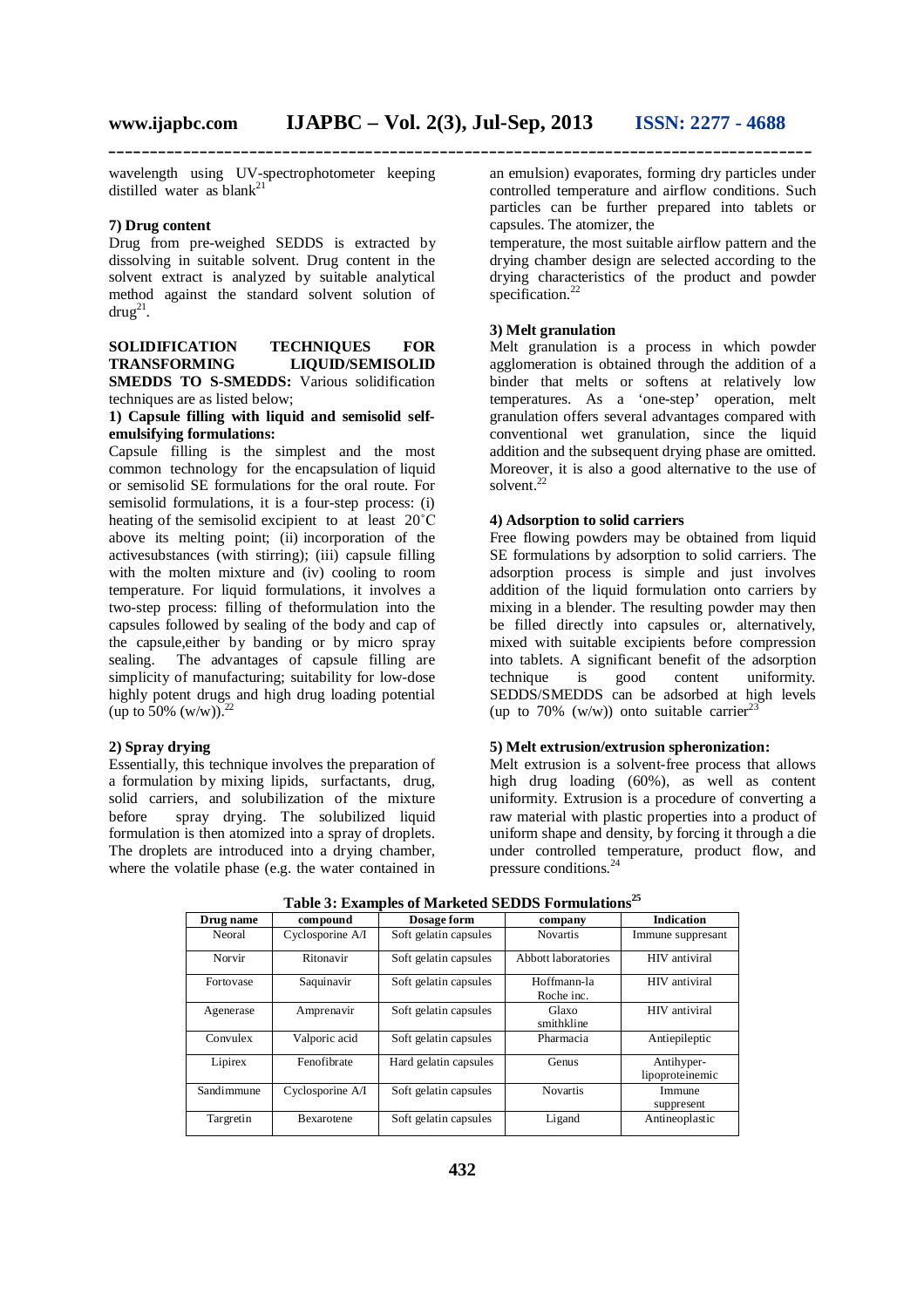#### **RECENT ADVANCEMENTS IN SEDDS 1) Self-emulsifying**

**sustained/controlled-release tablets**

Combinations of lipids and surfactants have presented great potential of preparing self emulsifying tablets that have been widely researched. After evaluation the effect of some processing parameters (colloidal silicates X1, magnesium stearate mixing time X2, and compression force X3) on hardness and coenzyme Q10 (CoQ10)dissolution from tablets of eutectic-based SMEDDS. The optimized conditions (X1 = 1.06%, X2 = 2 min, X3 = 1670 kg) were achieved bya face-centered cubic design [26]. In order to reduce significantly the amount of solidifying excipients required for transformation of SEDDS onto solid dosage forms, a gelled SEDDS has been developed. In their study, colloidal silicon dioxide (Aerosil 200) was selected as a gelling agent for the oilbased systems, which served the dual purpose of reducing the amount of required solidifying excipeints and aiding in slowing down of the drug release $^{27}$ .

#### **2) Self-emulsifying capsules**

After administration of capsules containing conventional liquid SE formulations, micro emulsion droplets form and subsequently disperse in the GI tract to reach sites of absorption. However, if irreversible phase separation of the micro emulsion occurs, an improvement of drug absorption cannot be expected. For handling this problem, sodium dodecyl sulfate was added into the SE formulation<sup>28</sup>. With the similar purpose, the super saturatable SEDDS was de-signed, using a small quantity of hydroxyl propyl methyl cellulose (or other polymers) in the formulation to prevent precipitation of the drug by generating and maintaining a supersaturated state in vivo.This system contains a reduced amount of a surfactant, thereby mini-mizing GI side effects $29$ -<sup>30</sup>. The SEDDS formulations, empty soft gelatin capsules were filled with the formulation using a syringe and sealed with hot gelatin. The optimized self-emulsifying formulation contained 30% (w/w) Tagat TO,  $67.1\%$ ) (w/w) Miglyol 812 and 2.9 %(w/w) cyclosporin, and each capsule was filled to contain 25 mg of cyclosporine. The limited drug loading capacity and incomplete emulsification characteristics of the EG formulation were improved by developing a surfactant enhanced system (SEEG). Although thedrug loading capacity of these systems is still relatively low, for potent, lipophilic compounds, solid SEEG formulations

may provide advantages in administration and chemical stability over traditional formulation alternatives such as emulsions and liquid fill soft  $gels<sup>31</sup>$ .

#### **3) Self-emulsifying suppositories** Some investigators proved that Solid-SEDDS could increase not only GI adsorption but also rectal/vaginal adsorption<sup>32</sup>. Glycyrrhizin, which, by the oral route, barely achieves therapeutic plasma concentrations, can obtain satisfactory therapeutic levels for chronic hepatic diseases by either vaginal or rectal SE suppositories. The formulation included glycyrrhizin and a mixture

#### **4) Micro emulsion Drug Delivery** Dioctyl sodium sulfosuccinate (aerosol OT) has

C18 fatty acid macrogol ester $33$ .

of a C6–C18 fatty acid glycerol ester and a C6–

proved to increase the intestinal absorption of  $\text{many}$  drugs<sup>34-35</sup> While the number of publications on the possible application of aerosol OT micro emulsions for topical drug delivery is already extensive, aerosol OT applicability for oral micro emulsion drug delivery still needs to be studied.<sup>36-37</sup> Recently, a patent cooperation treaty (PCT) provided a stable, self-emulsifying water/oil micro emulsion in which the surfactant with high Hydrophilic Lipophilic Balance (HLB) comprises a mediumchain alkyl/dialkyl sulfate, sulfonate, or sulfosuccinate salt dissolved in a polyhydric alcohol to improve the delivery characteristics of a therapeutic peptide drug<sup>38</sup>.

#### **5) Self-emulsifying**

**nanoparticles** 

Nanoparticle techniques have been useful in the production of SE nanoparticles. Solvent injection is one of these techniques. In this method, the lipid, surfactant, and drugs were melted together, and injected drop wise into a stirred non-solvent. The resulting SE nanoparticles were thereafter filtered out and dried. This approach yielded nanoparticles (about 100 nm) with a high drug loading efficiency of  $74\%$ <sup>39</sup>. More recently, a novel nanoparticle drug delivery system consisting of chitosan and glyceryl monooleate (GMO) for the delivery of paclitaxel (PTX) has been developed. The SE property of GMO enhanced the solubility of PTX and provided a foundation for chitosan aggregation, meanwhile causing near 100% loading and entrapment efficiencies of PTX. These advantages allow the use of lower doses of PTX to achieve an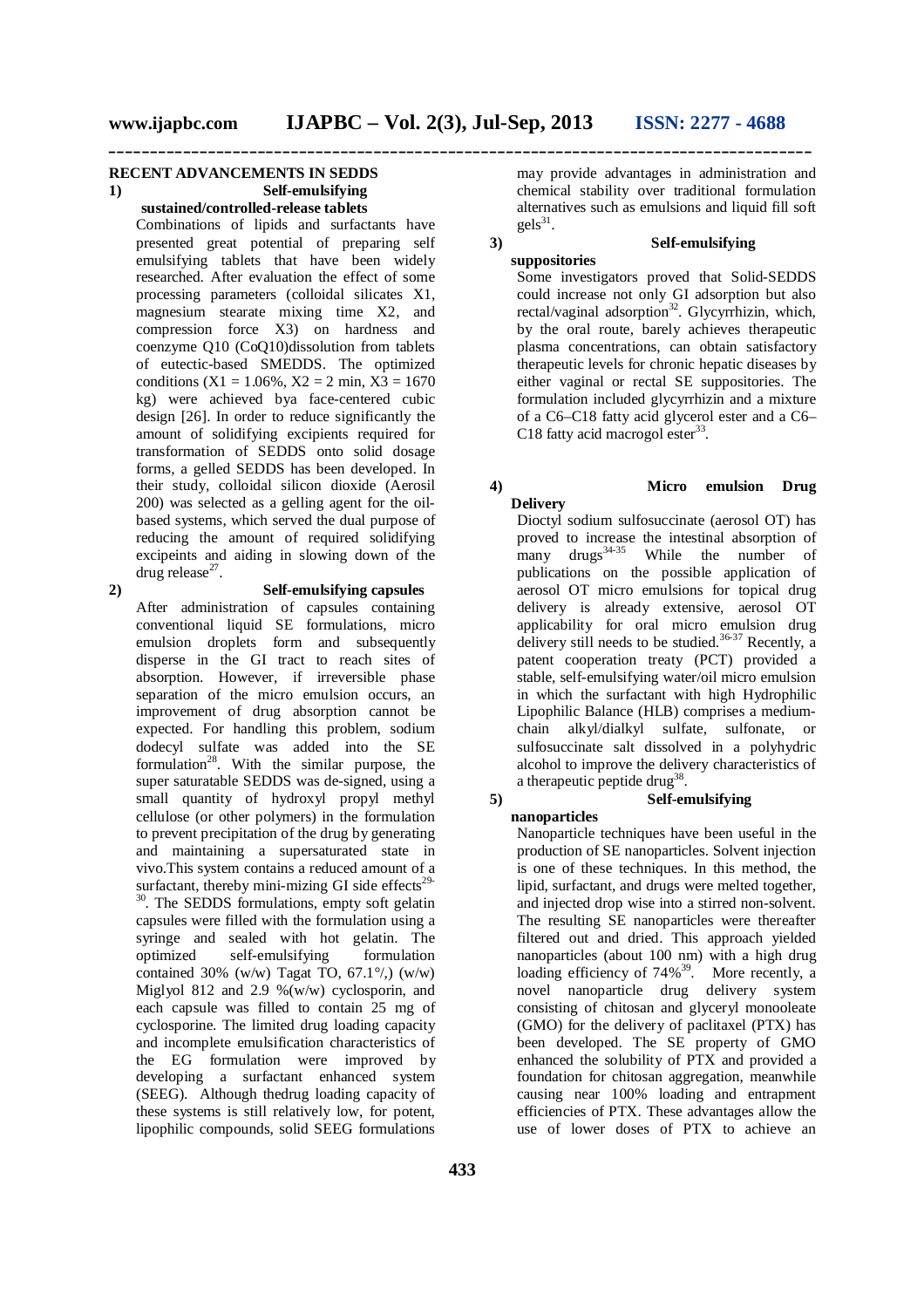efficacious therapeutic window, thus minimizing the adverse side effects associated with chemotherapeutics like  $PTX^{40}$ . The purpose of the present study was to formulate a selfnanoemulsifying system (SNES) containing model lipophilic drug,felodipine (FLD), to improve its solubility. The SNES was formulated using varying amounts of Miglyol 840 (as an oil), Cremophor EL (as asurfactant), and Capmul MCM (as a co-surfactant). The SNES were characterized for turbidity, droplet size and in vitro FLD release. TheSNES containing oil, surfactant, and co-surfactant in the weight ratio of 3.5:1.0:1.0, respectively, showed good emulsification, median droplesize (of 421 nm), and rapid FLD release (more than 90% release in  $15 \text{min}$ <sup>41</sup>.

#### **6) Self-emulsifying sustained/controlled-release pellets**

To formulate and prepare SEDDS, there were some basic guidelines needed to conform: safety, compatibility, drug solubility, efficient selfemulsification efficiency and droplet size, etc.<sup>42</sup>. Pellets, as a multiple unit dosage form, possess many advantages over conventional solid dosage forms, such as flexibility of manufacture, reduction of intrasubject and intersubject variability of plasma profiles and minimizing GI irritation without lowering drug bioavailability. Thus, it seems very appealing to combine the advantages of pelletswith those of SEDDS by SE pellets. Spherical pellets with low friability and self-emulsifying properties can be produced by the standard extrusion/spheronization technique. The pellets are capable of transferring lipophilic compounds into the aqueous phase and have a high potential to increase the bioavailability of lipophilic drugs<sup>43</sup>. Formulation of SE controlledrelease pellets by incorporating drugs into SES that enhanced their rate of release, and then by coating pellets with a water-insoluble polymer that reduced the rateof drug release are also very useful. Pellets were prepared by extrusion/ spheronization and contained two waterinsoluble model drugs(methyl and propyl parabens); SES contained mono-diglycerides and Polysorbate  $80^{44}$ . The combinations of coating and SES could control in vitro drug release by providing a range of release rates and the presence of the SEDDS did not influence the ability of the polymer film to control drug  $dissolution<sup>45</sup>$ .

#### **CONCLUSION**

From the above review we can conclude that Self‐em ulsifying drug delivery systems are appear to be unique and industrially feasible approach to overcome the problem of low oral bioavailability associated with the lipophilic drugs. Self emulsifying drug delivery system has improved solubility/dissolution, absorption and bioavailability for poorly water soluble drug. This is the method suited for lipophilic drugs where resulting emulsification gives faster dissolution rates and absorption. SEDDS is superior to other colloidal vehicle in reducing production cost, simplifying industrial manufacture, and improving stability as well as patient compliance.

#### **REFERENCES**

- 1. Vikas Agarwal and Akhtar siddiqui. Dissolution and powder flow characterization of solid self emulsified drug delivery systems. Int J Pharm. 2008:1-9.
- 2. Dimitrios GF and Flemming SeierNeilsen. In vitro-invivo correlation of self-emulsifying drug delivery systemscombining the dynamic lipolysis model and neuro-fuzzy networks. Eur J Pharm and Biopharm. 2008;69:887-898.
- 3. Amit A Kale and Vandana B. Patravale. Design and Evaluation of Self-emulsifying drug delivery systems (SEDDS) of<br>Nimodipine. AAPS PharmSciTech. PharmSciTech. 2008;9(1):191.
- 4. Jingling Tang and Jin Sun. Preparation of selfemulsifying drug delivery systems of Ginkgo biloba extracts and in vitro dissolution studies. Asian journal of traditional medicines. 2006;1:3-4.
- 5. Patil P and Patil V. Formulation of a self emulsifying system for oral delivery of simvastatin: in vitro and in vivo evaluation. Acta pharm. 2007;57:111-122.
- 6. Tao Yi and Jiangling Wan. Controlled poorly soluble drug release from solid selfmicroemulsifying formulations with high viscosity hydroxypropylmethylcellulose. Eur J Pharm Sci. 2008;34:274-280.
- 7. Jing Cui and Bo Yu. Enhancement of oral absorption of curcumin by self microemulsifying drug delivery system. Int J Pharm. 2008.
- 8. Sagar D. Mandewgade and Sharma S. Development of SMEDDS using natural lipophile: Application to ß-Artemether delivery. Int J Pharm. 2008;362:179-183.
- 9. Wei Wu and Yung wang Li Que. Enhanced bioavailability of silymarin by selfmicroemulsifying drug delivery system. Eur J Pharm and Biopharm. 2006;63:288-294.
- 10. Amidon GL, Lennernas H, Shah VP and Crison JR. A theoretical basis for a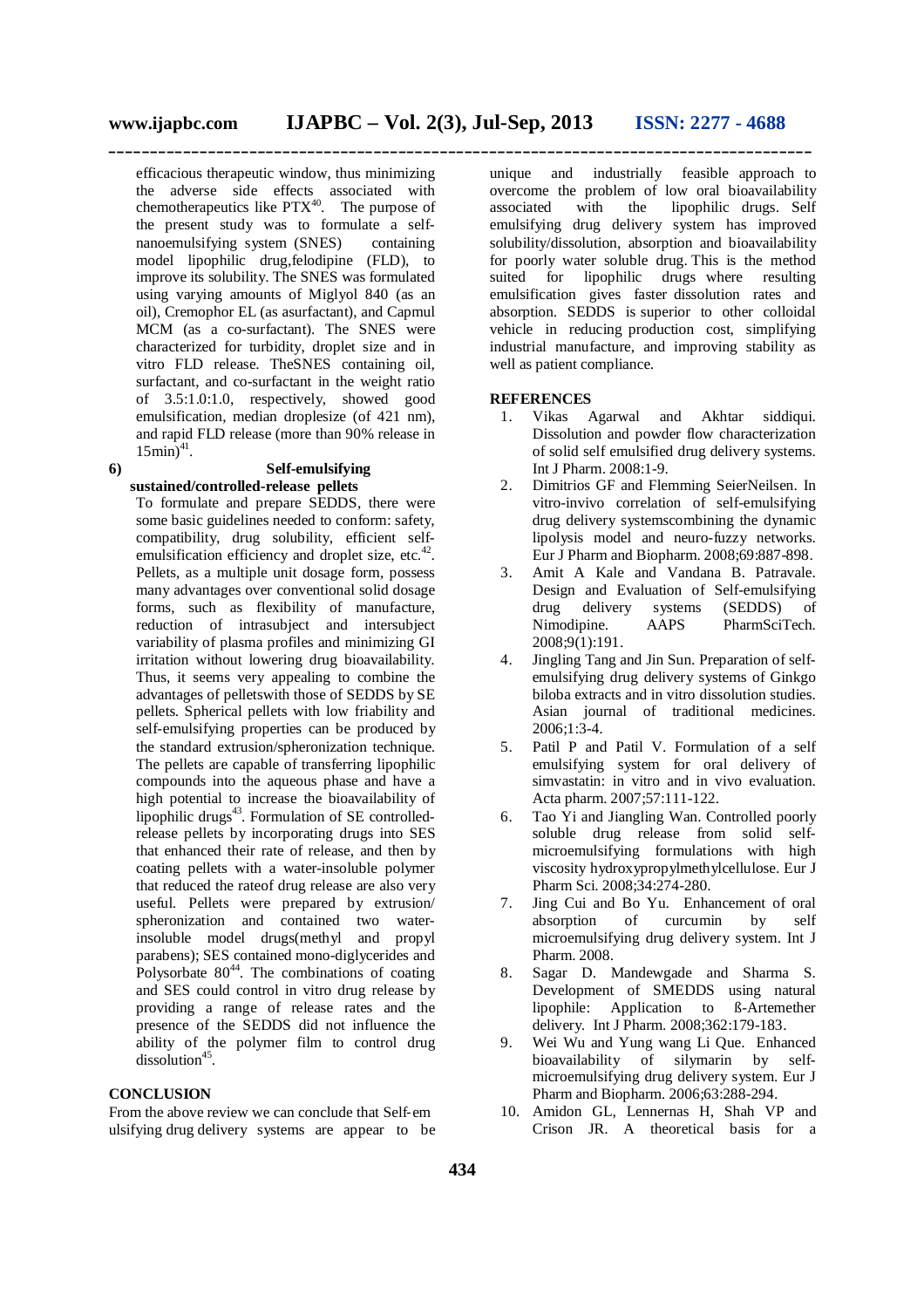biopharmaceutical drug classification: the correlation of in vitro drug product dissolution and in vivo bioavailability, Pharmaceutical Research. 1995;12:413-420.

- 11. Mishra Nidhi and Srivastava Shikha. New Strategy for Solubilization of poorly soluble drug- SEDDS. Scholars Research Library. Der Pharmacia Lettre. 2009;1(2):60-67.
- 12. Gupta R Gupta R and Singh R. Enhancement of oral bioavailability of lipophilic drugs from self micro emulsifying drug delivery system. Int J Drug Dev & Res. 2009;1(1):10-18.
- 13. Methods and formulation for increasing the bioavailability of poorly water-soluble drugs. US Patent 5993858. 1999 Nov 30.(27).
- 14. Arthur Osol. Emulsifying and suspending<br>agents, Remington's pharmaceutical agents, Remington's pharmaceutical sciences, Pennsylvania,  $15<sup>th</sup>$  Edition, Mack Publishing; 1975: 1246.
- 15. Kumar Ajay, Sharma Surabhi and Kamble Ravinder. Self emulsifing Drug Delivery<br>System (SEDDS): Future Aspects, (SEDDS): Future Aspects, International Journal of Pharmacy and Pharmaceutical Sciences. 2010;4.
- 16. Dangi Mahesh , Madan Jyotsana and Banode Sagar. Emulsion based drug delivery system, Indian Journal of Novel Drug delivery. 2011;1:2-8.
- 17. Sachan R, Khatri K and Kasture SB. Self-Eumlsifying Drug Delivery System A Novel Approach for enhancement of Bioavalibility. International Journal of PharmTech Research. 2010;3:1738-1745.
- 18. Jayvadan Patel and Anand Shah. Self-Emulsifying Delivery Systems for Poorly Absorbed Drugs, International Journal of Pharmaceutical Sciences and Nanotechnology. 2008;1.
- 19. Shafiq S. Development and bioavailability assessment of ramipril nanoemulsion formulation. Eur J Pharm Biopharm. 2007; 66:227–43.
- 20. Patil P, Vandana P and Paradkar P. Formulation of Selfemulsifying drug delivery system for oraldelivery of simvastatin: In vitro and in vivo evaluation. Acta pharma. 2007;57:111-22.
- 21. Patel PA, Chaulang GM, Akolkotkar A, Mutha SS, Hardikar SR and Bhosale AV. Self Emulsifying Drug Delivery System, Research J Pharm and Tech. 2008;2:313-26.
- 22. Bo T, Gang C, Jian G and Cai X. Development of solid self-emulsifying drug delivery systems: preparation techniques and

dosage forms. Drug Discovery Today. 2008;13:606-610.

- 23. Ito Y. et al. Oral solid gentamicin preparation using emulsifier and adsorbent. J Control Release. 2005;105:23–31.
- 24. Verreck G and Brewster ME. Melt extrusionbased dosage forms: excipients and processing conditions for pharmaceutical formulations. Bull Tech Gattefosse. 2004;97:85–95.
- 25. Rajesh BV, Reddy TK, Srikanth G, Mallikarjun V and Nivethithai P. Lipid Based Self-Emulsifying Drug Delivery System (SEDDS) For Poorly Water-Soluble Drugs: A Review. J of Global Pharma Tech. 2010;3:47-55.
- 26. Nazzal S and Khan MA. Controlled release of a self-emulsifying formulation from a tablet dosage form: stability assessment and optimization of some processing parameters. Int J Pharm. 2006;315:110–121.
- 27. Patil P, Joshij and Paradkar. Effect of formulation variables on preparation and evaluation of gelled self-emulsifying drug delivery system(SEDDS) of ketoprofen. AAPS Pharm Sci Tech. 2004;3:34-42.
- 28. Itoh K. Improvement of physicochemical properties of N-4472 partI: formulation design by using self-micro emulsifying system. Int J.Pharm. 2002;238:153–160.
- 29. Gao P and Morozowich W. Development of supersaturable self emulsifying drug delivery system formulations for improving the oral absorption of poorly soluble drugs. Expert Opin Drug Discov. 2006;3: 97–110.
- 30. Gao P. Development of a supersaturable SEDDS (S-SEDDS) formulation of paclitaxel with improved oral bioavailability, J Pharm Sci. 2003;92:2386–2398.
- 31. Christopher JHP, Susan AC and Rachel DW. Evaluation of emulsifiable glasses for the oral administration of cyclosporine in beagle dogs. International Journal of Pharmaceutics. 1996;141: 227-237.
- 32. Kim JY and Ku YS. Enhanced absorption of Indomethacin after oral orrectal administration of a self-emulsifying system containing indomethacin to rats. Int J Pharm. 2000;194:81–89.
- 33. Takada K and Murakami M. Glycyrrhizin preparations for transmucosal absorption, US Pat 6890547.
- 34. Engel RH and Riggi SJ. Intestinal absorption of heparin facilitated by sulfated or sulfonated surfactants. J Pharm Sci. 1969;6:706-709.
- 35. Khalafallah N, Gouda MW and Khalil SA. Effect of surfactants on absorption through